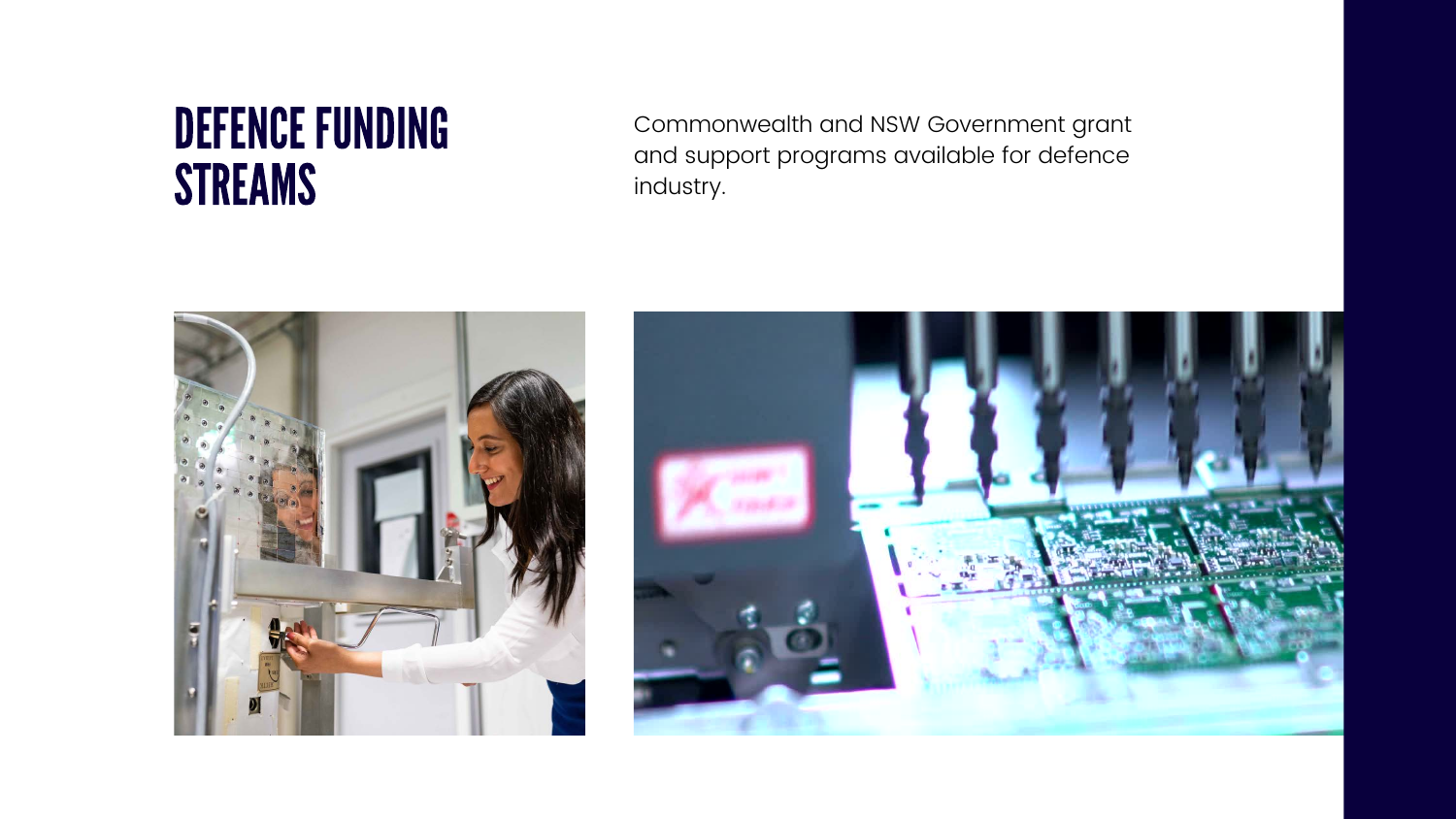### **[DIN Internship](https://defenceinnovationnetwork.com/din-internship-program/) Program**

The program places highlyskilled STEM PhD students into defence small-to-medium enterprises for three months.



Up to \$50K for businesses to research an idea with commercial potential. Grant will cover 50% of the cost of research placements.

### Collaboration **Exploratory Exploratory Exploratory (Exploration** Exploration Emerging Emerging

Up to \$50K to help start-ups and small businesses pursue R&D activities, and develop or test a novel product.

# **[CSIRO Kick-Start](https://www.csiro.au/en/work-with-us/funding-programs/funding/Funding-finder/Kick-Start) 03 [STEM+ Business](https://sief.org.au/csiro-gift/promotion-of-science/stembusiness-fellowship-program/)**



### **02 [Minimum Viable](https://www.nsw.gov.au/working-and-business/support-for-startups/minimum-viable-product-grants) Product Grants**

### **Innovation [Connections](https://business.gov.au/grants-and-programs/innovation-connections) 04**

### **Fellowships 05 07**

Up to \$115K p.a. to place earlycareer STEM researchers into SMEs for 2-3 years. The aim is to build new connections, accelerate new technology and help SMEs to grow.

Up to \$25K matched funding available for NSW pre-revenue technology startups to engage with potential customers, channel to market or achieve first sale.

### **NSW Small Business [Innovation & Research](https://www.chiefscientist.nsw.gov.au/funding/research-and-development/small-business-innovation-research-program) Program (SBIR) 06**

A \$12M program that provides competitive grants to NSW SMEs to develop and commercialise innovative solutions to welldefined problems for NSW Government.

Up to \$300K p.a. to promote research alliances between academics and industry.

# **[ARC Linkage Projects](https://www.arc.gov.au/grants/linkage-program/linkage-projects)**